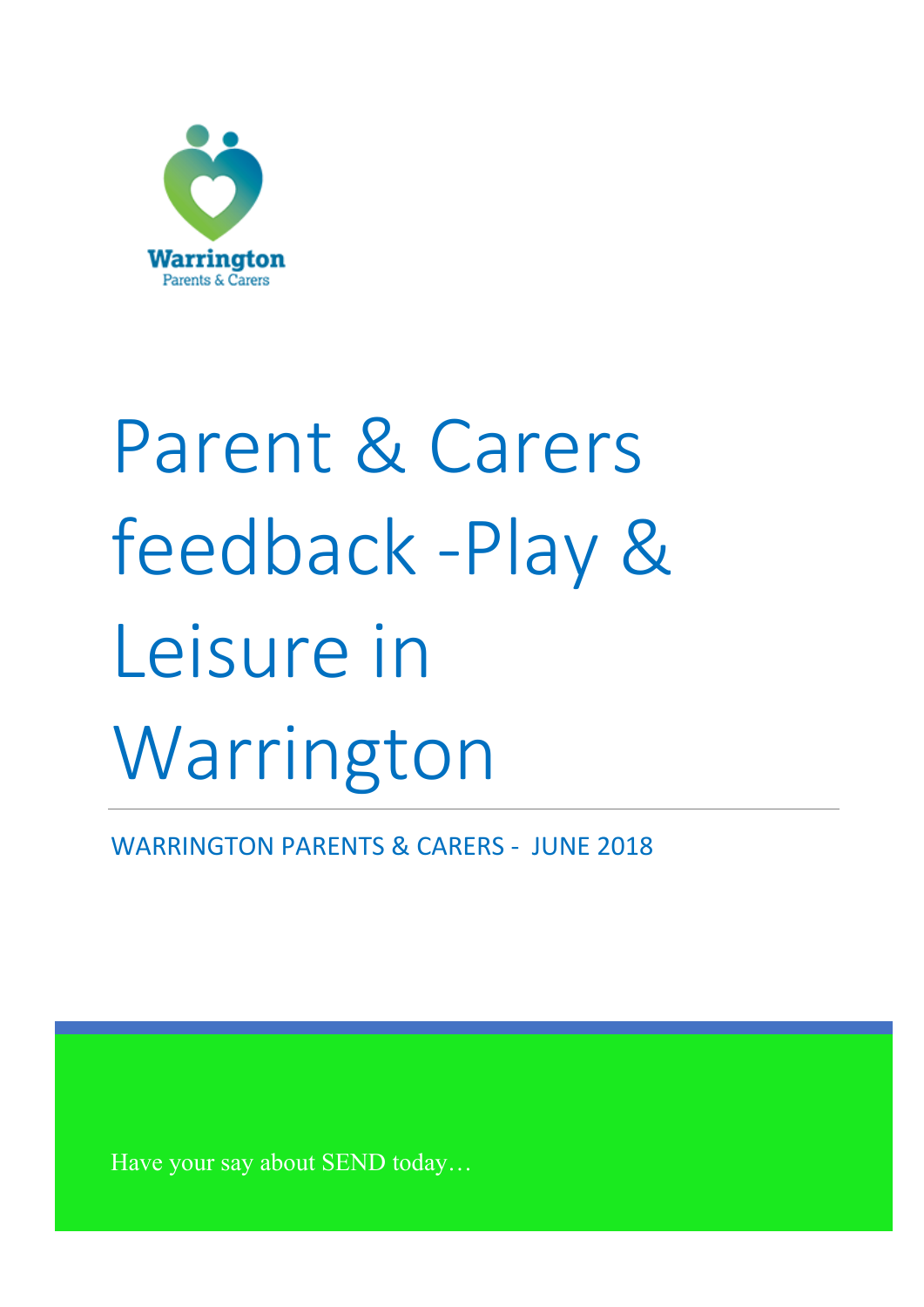## **So, what is working well in Play & Leisure in Warrington?**

- Services such as Sport Works, Wolf Print and Playability are great services for our children and young people to access at weekends and in the holidays.
- NAS is a great support service to parents and carers of children and young adults with or without an ASD diagnosis, parents/carers are expressing their appreciation for the ongoing training and support provided at NAS's regular meetings.
- Parents and Carers are embracing WarrPAC and making the most of coffee mornings and chat and play sessions etc. They feel their voice is being heard whilst also offering a comfortable friendly and enjoyable environment for themselves and their children/young adults to meet and socialise. Just for Dads group is taking off and receiving amazing feedback. Mindfulness sessions for mums/carers have also been very well received.

# **What are the current burning issues about Play & Leisure in Warrington?**

## *(What do our parents and carers want/need?)*

- There have been some issues with allocation and availability of sessions at Playability along with some difficulties in communication between parents and staff. This has been raised as a serious and ongoing issue and moves are already being made to resolve these issues.
- All services need to be better advertised, information sharing needs to improve across services. WarrPAC and all play and leisure providers are collaborating effectively to bridge gaps in provision by way of The Inclusive Play & Leisure Forum. Local health, social care and education service providers could be more active in signposting parents and carers to all available services.
- As ever more funding/places for Sports Works would be great as there is a long waiting list.
- Previously PMLD groups needed more provision, this is now improving with the addition of the pan disability rugby and football sessions, WA4 Club, socials at the sensory centre and Buddy up schemes etc.

## **How do we know?**

At each of our parent participation events we ask our parents and carers to give us some feedback on the services they are currently accessing or trying to access in Warrington. We encourage our parents and carers to provide us with positive feedback about services which they are finding helpful. We also ask them to tell us about any issues/difficulties they are experiencing. Below are some direct quotes/experiences from our Parent and carer forum members.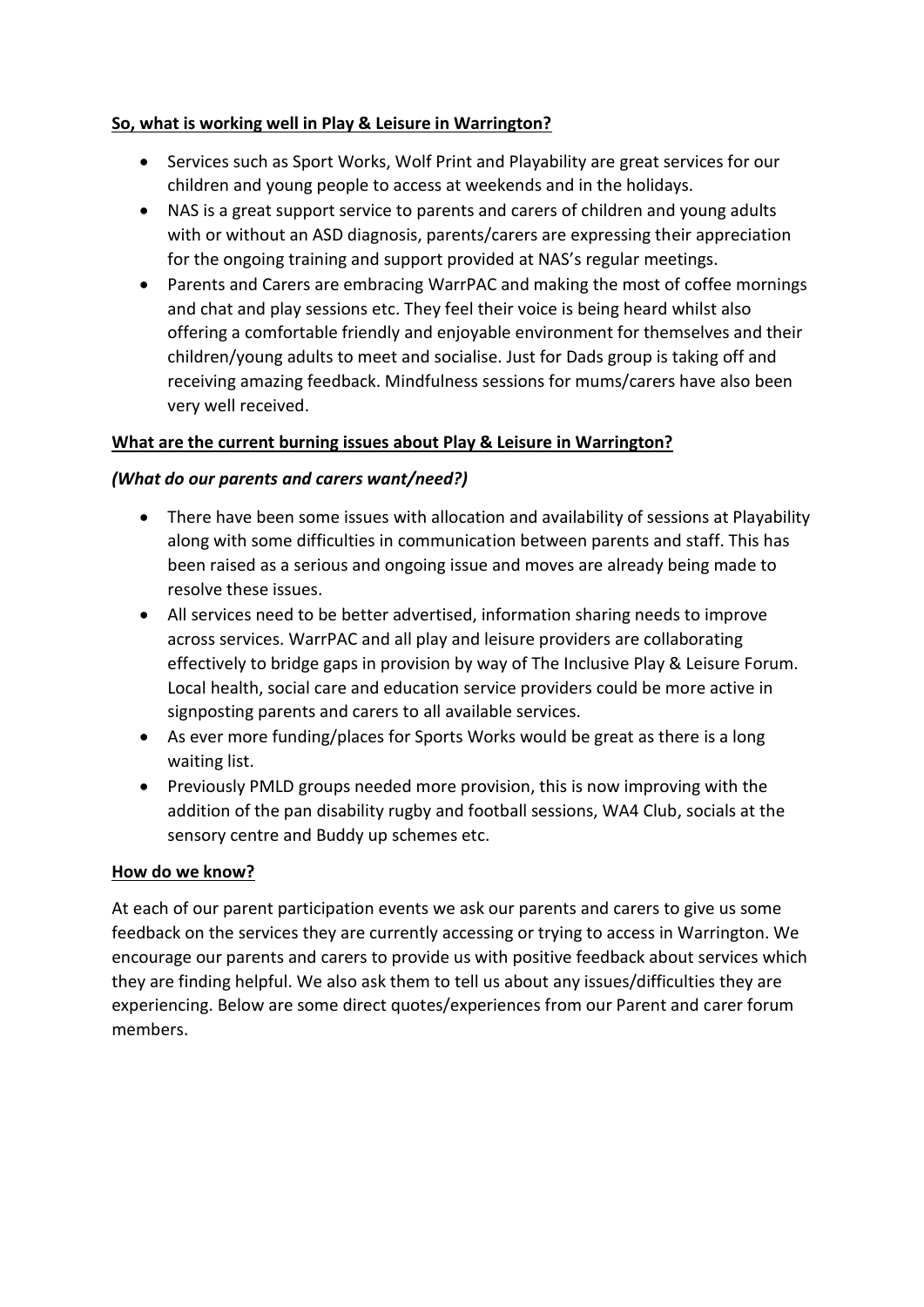#### **Parent and Carer feedback for Play & Leisure in Warrington**

#### **Direct quotes from our parents and carers about Play & Leisure in Warrington**

#### **What is working well in Play & Leisure in Warrington?**

*'Warrington Play and Sensory centre'*

*'Fun Club (Families UTD.)'*

*'Warrington Parents and Carers'*

*'The sensory centre is a quaranteed place of fun for kids and rest for myself, Autism and other special needs are being much more recognised and catered for these days within the Warrington area'*

*'Parents and Carers and NAS'*

*'The Sensory Centre'*

*'Play and Sensory Centre'*

*'Warrington Parents and Carers Forum'*

*'Activities available, sensory centre, project happiness etc.'*

*'Sensory Play centre'*

*'Parents and Carers'*

*'A lot of options to keep in busy in the hols – I have noticed a significant increase in Autism awareness at public facilities and events from 12 months ago'*

*'Chat and Play sessions at the sensory centre works really well' (WarrPAC)*

*'Wolves foundation provide fantastic activities'*

*'My Pa time and WYC holiday club (supported)'*

*'The chat and play group at the sensory centre' (WarrPAC)*

*'Sport Works'*

*'The chat and play sessions at the sensory centre (WarrPAC)'*

*'I enjoyed the session with reefs reptiles it was good for the kids (and the parents)'*

*'It has worked well, it's a great support for us all as a family and get to chat to people in the same position as ourselves' (reference to WarrPAC chat and play session)*

*'Chat and Play' (WarrPAC)*

*'Playability'*

*'Having session like Playability booked in advance (by me) Warrington Wolves sports sessions were great to'*